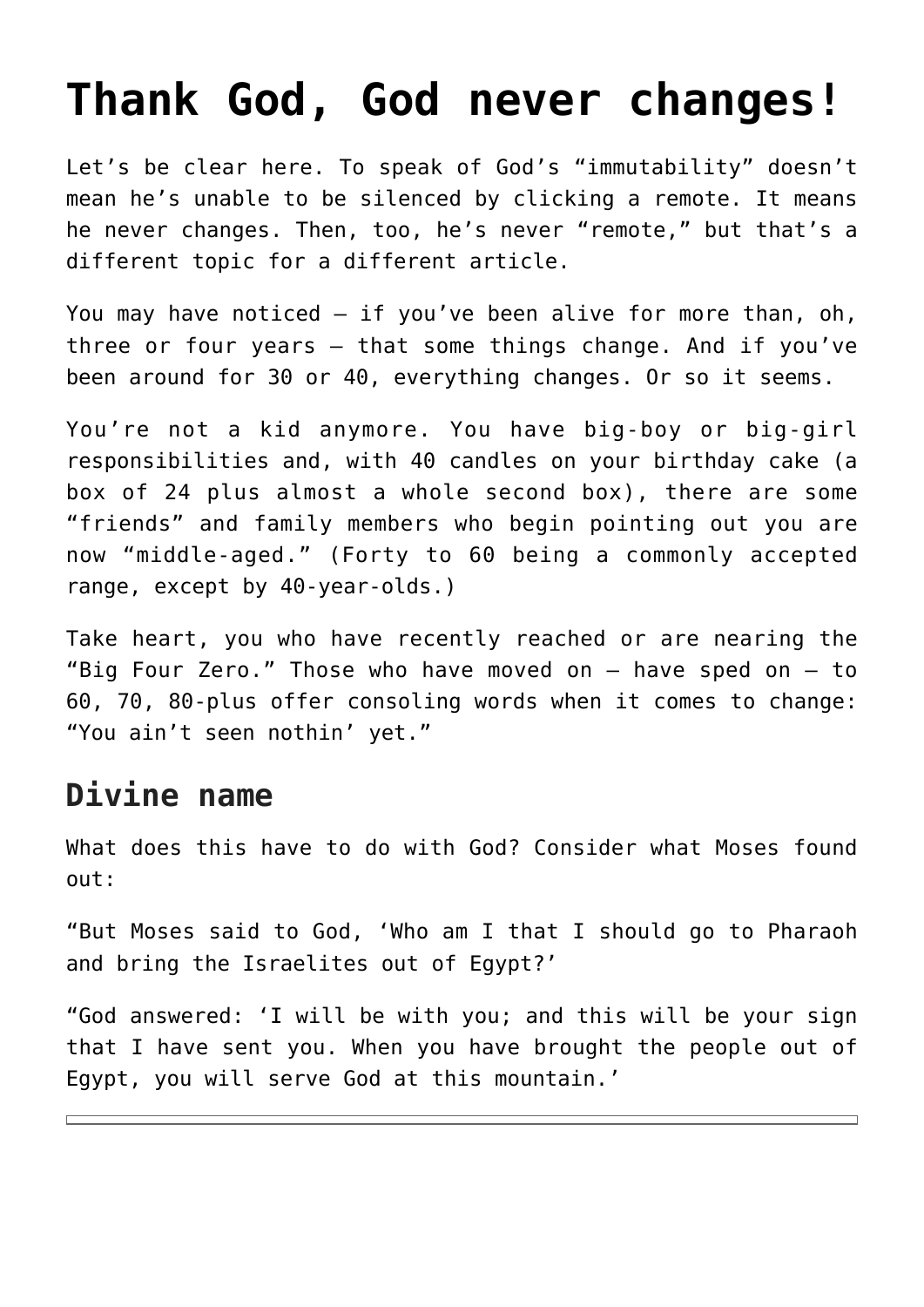The world is marked with the imprint of mutability, of a beginning and an end in time; and with a cogent and irresistible voice it bespeaks a Creator, completely distinct from the world itself, and by his very nature immutable. — **Pope Pius XII**, Address to Italian Catholic Action, Sept. 12, 1948

"'But,' said Moses to God, 'if I go to the Israelites and say to them, "The God of your ancestors has sent me to you," and they ask me, "What is his name?" what do I tell them?'

"God replied to Moses: 'I am who I am. Then he added: This is what you will tell the Israelites: I Am has sent me to you.' God spoke further to Moses: 'This is what you will say to the Israelites: The Lord, the God of your ancestors, the God of Abraham, the God of Isaac, and the God of Jacob, has sent me to you. This is my name forever; this is my title for all generations'" (Ex 3:11-15).

"Hello, I Am. I'm pleased to meet you." Even more pleased that the God of the Old Testament, of the New Testament, the early Church, the Middle Ages (here making no reference to birthday cakes) and the 21st century isn't just "the same God" but "the exact same God."

## **Changing creation**

To use a modern adage: Why mess with perfection? To get more theological: "You are the life of souls, life of lives, livingness itself, and you shall not change, O life of my soul."

So said, so prayed, St. Augustine in the fifth century. And he taught: "God alone is immutable; and whatever things he has made, being from nothing, are mutable."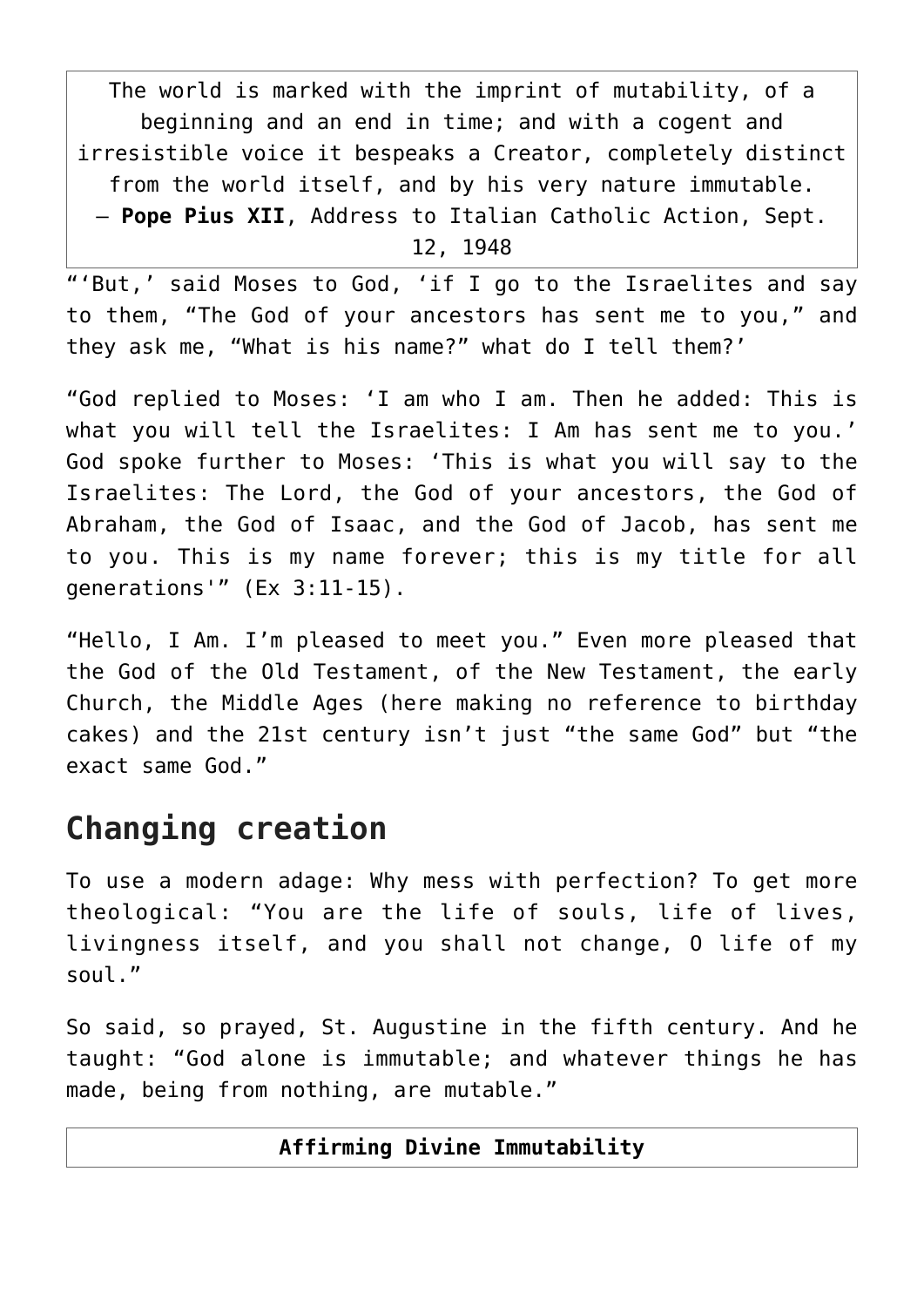If you do want to board ship exploring the nature of God, the author recommends a book by his theologian brother, who explains divine immutability as follows:

In the theology of St. Thomas Aquinas, the unchanging God revealed in Scripture, attested in the tradition of the Church, and established through philosophical arguments is consistently identified as the one who "so loved the world that he gave his only Son" (Jn 3:16).

The loving and provident God, the source of "every perfect gift," is also the immutable God "in whom there is no

variation or shadow due to change" (Jas 1:27). In affirming divine immutability, Aquinas reflects on the constant teaching of the Church, which from its earliest pronouncements always maintained that the God of love is unchanging.

He echoes voices of the past, such as St. Augustine, who prayed to the God who is "unchangeable and yet changing all things."

He anticipates voices of the future. St. Teresa of Avila, the sixteenth-century Spanish mystic and Doctor of the Church would speak of God as one who "does not change" and "alone suffices."

Elizabeth of the Trinity, the French Carmelite contemplative of the last century, would pray to God as "my Unchanging  $One.$ "

And Sigrid Undset, the twentieth-century Norwegian novelist, would describe herself as "a pilgrim of the absolute" in search of "that which in no way every changes."

*— Michael J. Dodds, O.P., "The Unchanging God of Love: St. Thomas Aquinas & Contemporary Theology on Divine Immutability" (CUA Press, \$34.95)*

Things like you and everyone and everything around you. Everything except him.

From way back in B.C. time, that is, the Baltimore Catechism in the first grade  $-$  "Who made you? God made me."  $-$  to the Catechism of the Catholic Church: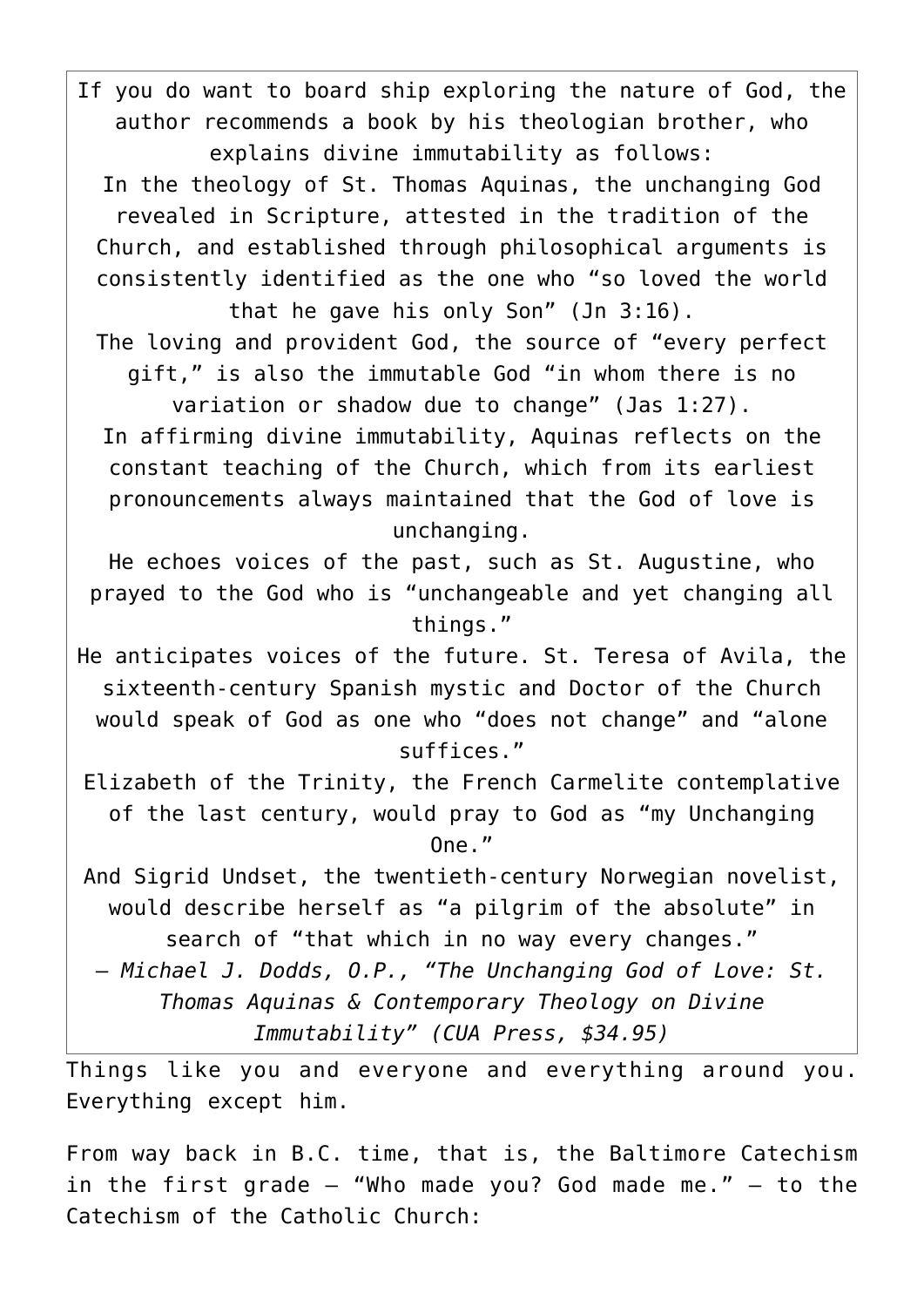"Creation has its own goodness and proper perfection, but it did not spring forth complete from the hands of the Creator. The universe was created 'in a state of journeying' (*in statu viae*) toward an ultimate perfection yet to be attained, to which God has destined it. We call 'divine providence' the dispositions by which God guides his creation toward this perfection:

"By his providence God protects and governs all things which he has made, 'reaching mightily from one end of the earth to the other, and ordering all things well.' For 'all are open and laid bare to his eyes,' even those things which are yet to come into existence through the free action of creatures" (No. 302).

Yes, the CCC is a bit more nuanced than the B.C. But, of course, you couldn't handle the latter when you were 6. Since then you've  $-$  go ahead, say it  $-$  changed.

And who hasn't? Right! The One who never has and never will.

## **'Headin' for heaven'**

Now we — both you (probably) and the author of this article (for sure) — find ourselves at the point where scholars, intellectuals, philosophers, theologians and mystics sail off on a voyage that explores the nature of God and discover stuff (that can't be the right word) about God that leaves most of us completely lost.

Now out on the ship or back on the dock, each of us is moving  $-$  as the Catechism points out  $-$  "'in a state of journeying' *(in statu viae*) toward an ultimate perfection yet to be attained, to which God has destined it" (No. 302).

Headin' for heaven, you were made to change by a God who never changes, and this is not only a really big deal, it is a very good deal. How so? Consider: